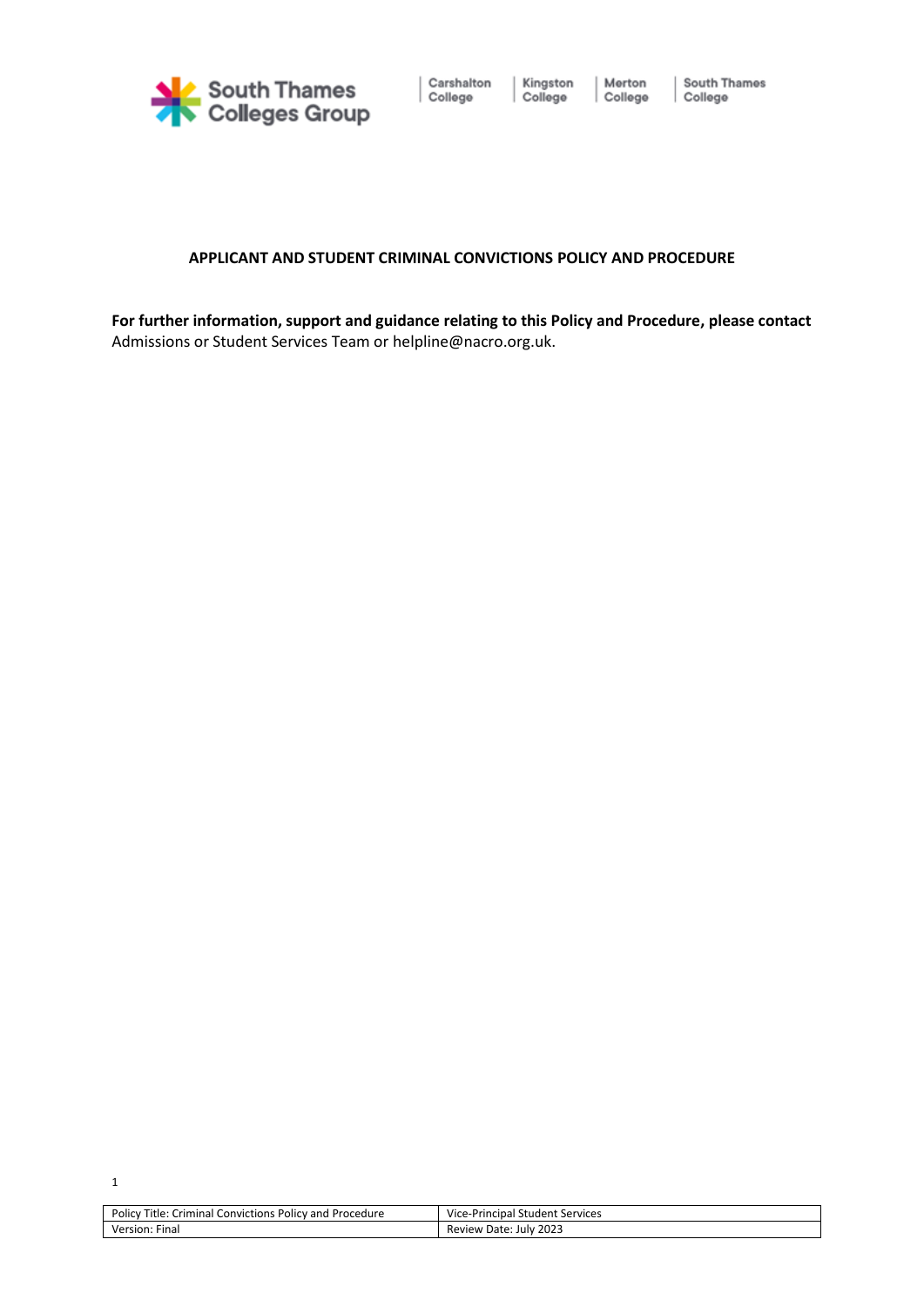

Carshalton College

Kingston Merton College College

South Thames College

# **1. Purpose**

- 1.1 The South Thames Colleges Group (STCG) aims to provide a supportive and positive environment for learning and teaching. It is committed to ensuring that the rights of individuals are respected and that each person is treated with dignity, respect and courtesy at all times.
- 1.2 The purpose of this policy is to ensure that applicants and current students who have relevant criminal convictions to declare (see section 4.2) are treated consistently and equitably and in accordance with the Rehabilitation of Offenders Act 1974.
- 1.3 It is necessary for STCG to collect information on certain unspent criminal convictions for applicants and students. This is to ensure that students with unspent criminal convictions are given every opportunity to benefit from the programmes that STCG offers, while maintaining a safe and secure environment for all its students, staff and visitors.
- 1.4 Convictions that are spent (as defined by the Rehabilitation of Offenders Act 1974) are not to be considered relevant except where the programme or course involves a work placement that is 'exempt' from the Rehabilitation of Offenders Act 1974 and requires a Criminal Record Check through the Disclosure and Barring Service (formerly the Criminal Records Bureau). For these programmes or courses, applicants and students will be required to disclose spent criminal convictions and to undertake [enhanced/enhanced with barred list] DBS checks. If spent offences are required to be disclosed, this will always be indicated.
- 1.5 In general, a criminal record is not to be regarded as an obstacle to attending STCG if the applicant has achieved all the other criteria that would otherwise mean they would be able to enrol onto their programme/course. However, this will depend on the course applied for, the nature of the crime and the circumstances and background of the offence(s). STCG reserves the right to refuse to admit applicants if it is deemed that their criminal record makes it inappropriate for them to be admitted/attend.

## **2. Scope**

2.1 This Policy and Procedure applies to all applicants and students, including during enrolment, irrespective of mode, location of study or age.

### **3. Policy Statement**

- 3.1 Subject to entry criteria for certain professional programmes, applicants are not automatically refused access to STCG programmes for which they are academically suited on the grounds of criminal convictions, unless STCG determines that their admission, enrolment or presence poses a risk to:
	- their health, safety or welfare or that of others
	- STCG property; and/or
	- STCG's reputation

which risk(s) STCG is unable, reasonably, to manage; and/or

| Policy<br>Criminal<br>Convictions Policy and<br>Title:<br>Procedure | Vice-Principal Student Services |
|---------------------------------------------------------------------|---------------------------------|
| Version.<br>Final                                                   | 2023<br>July<br>Review<br>Date: |

 $\overline{2}$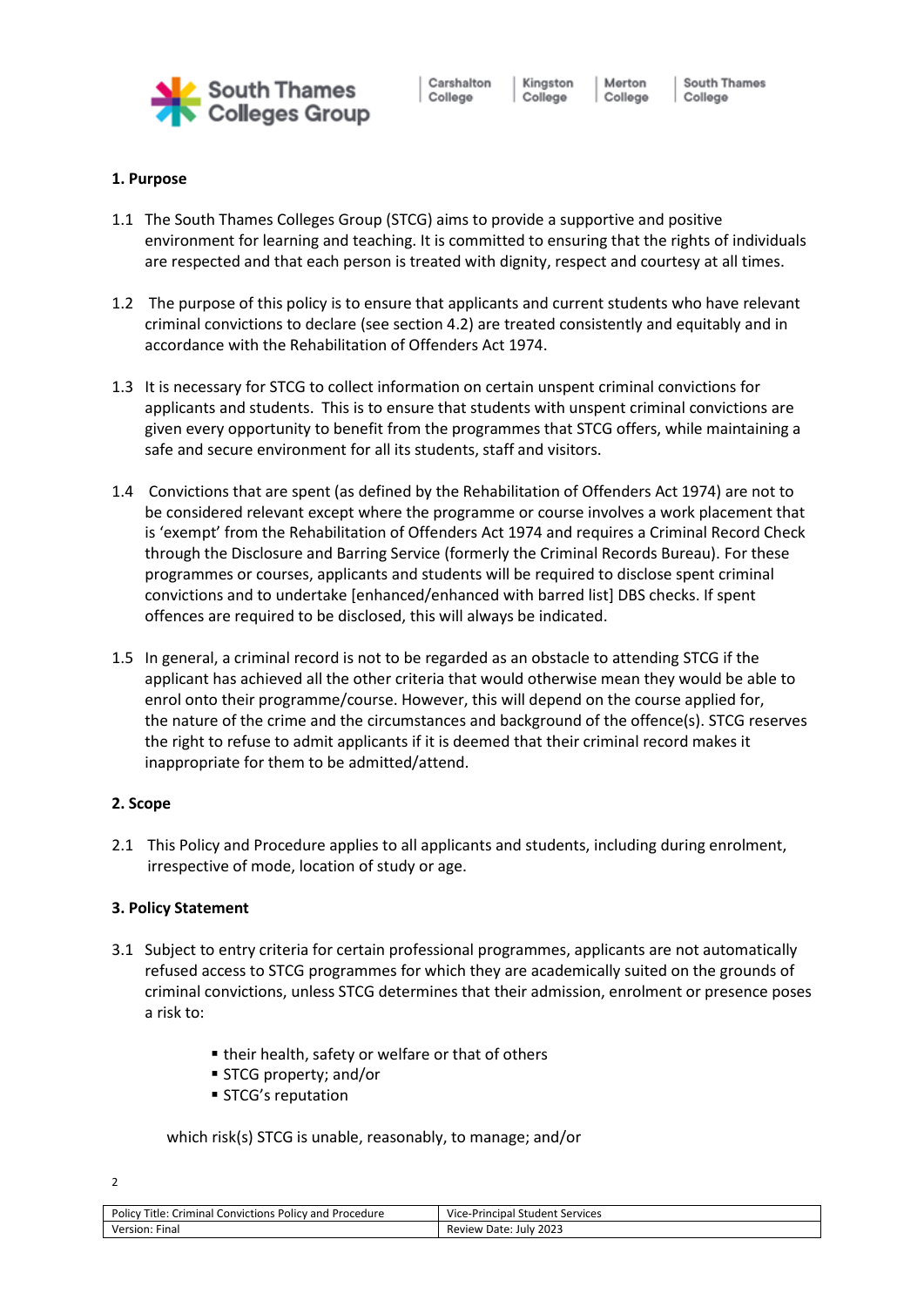

Kingston

College

their criminal conviction significantly limits their chance of success on their programme or future career.

## **4. Disclosing Relevant Unspent Criminal Conviction**

4.1 Where applicants and students are applying for or attending a programme or course involving a work placement that is 'exempt' from the Rehabilitation of Offenders Act 1974 they are required to disclose relevant unspent criminal convictions using the Criminal Records Disclosure form issued by the Admissions Team. An unspent conviction describes any criminal conviction that an individual is still in the rehabilitation process for, or that will stay on the criminal record. Any unspent convictions which are not protected will show up on [all forms of DBS checks](https://www.onlinedbschecks.co.uk/dbs-check/) (i.e. eligible for [filtering\)](https://3bx16p38bchl32s0e12di03h-wpengine.netdna-ssl.com/wp-content/uploads/2014/06/practical-guidance-on-dbs-filtering.pdf). Referral Orders become spent, so will not have to be disclosed unless covered by an exception to the Rehabilitation of Offenders Act 1974.

If applying for a course, STCG expects all applicants to know whether their relevant conviction is unspent or spent. Please refer to NACRO for additional guidance if required.

- 4.2 For all STCG courses, relevant unspent criminal convictions are those convictions of one or more of the following:
	- Any conviction that results in a prison sentence of more than two and a half years or involves a violent or sexual crime.
	- Offences concerned with violent or threatening behaviour or the causing of physical or mental harm to others, whether or not such harm was intended or actually caused
	- Possession of an offensive weapon, or a knife, or a bladed/pointed article
	- Possession of an acid or a corrosive substance to cause injury to a person
	- Possession of Controlled Drug /illegal substances
	- Sexual offences, including those listed in the Sexual Offences Act 2003
	- Theft: robbery, burglary and going equipped to steal or commit burglary with intent to steal
	- Unlawful supply of controlled drugs or substances including dealing or trafficking offences
	- Offences concerned with harassment, stalking or malicious communications
	- Offences involving firearms
	- Any "hate crime" as defined by the Crown Prosecution Service [\(https://www.cps.gov.uk/hate-crime\)](https://www.cps.gov.uk/hate-crime)
	- Arson
	- Offences involving terrorism
	- Fraud and related offences, such as market abuse and counterfeiting
	- Any criminal convictions or equivalent imposed outside the UK which meet the above criteria AND any subsisting restrictions imposed as a result of any criminal conviction which may affect the applicant's ability to meet the course requirements.
- 4.3 It is the responsibility of a student to disclose any relevant unspent criminal convictions whilst attending STCG. If any relevant unspent criminal convictions are disclosed, or come to STCG's attention whilst a student is on programme, the Criminal Conviction Procedure will be followed (see section 8). Failure to disclose a relevant unspent criminal conviction may result in a suspension of a student, in accordance with STCG's Student Disciplinary Policy and Procedures.

| Policy<br>Title: 0<br>Criminal<br>Convictions<br>! Procedure<br>; Policy and | Vice-P<br>Principal Student Services |
|------------------------------------------------------------------------------|--------------------------------------|
| Version<br>⊦ınal                                                             | 2023<br>Review<br>Date: July         |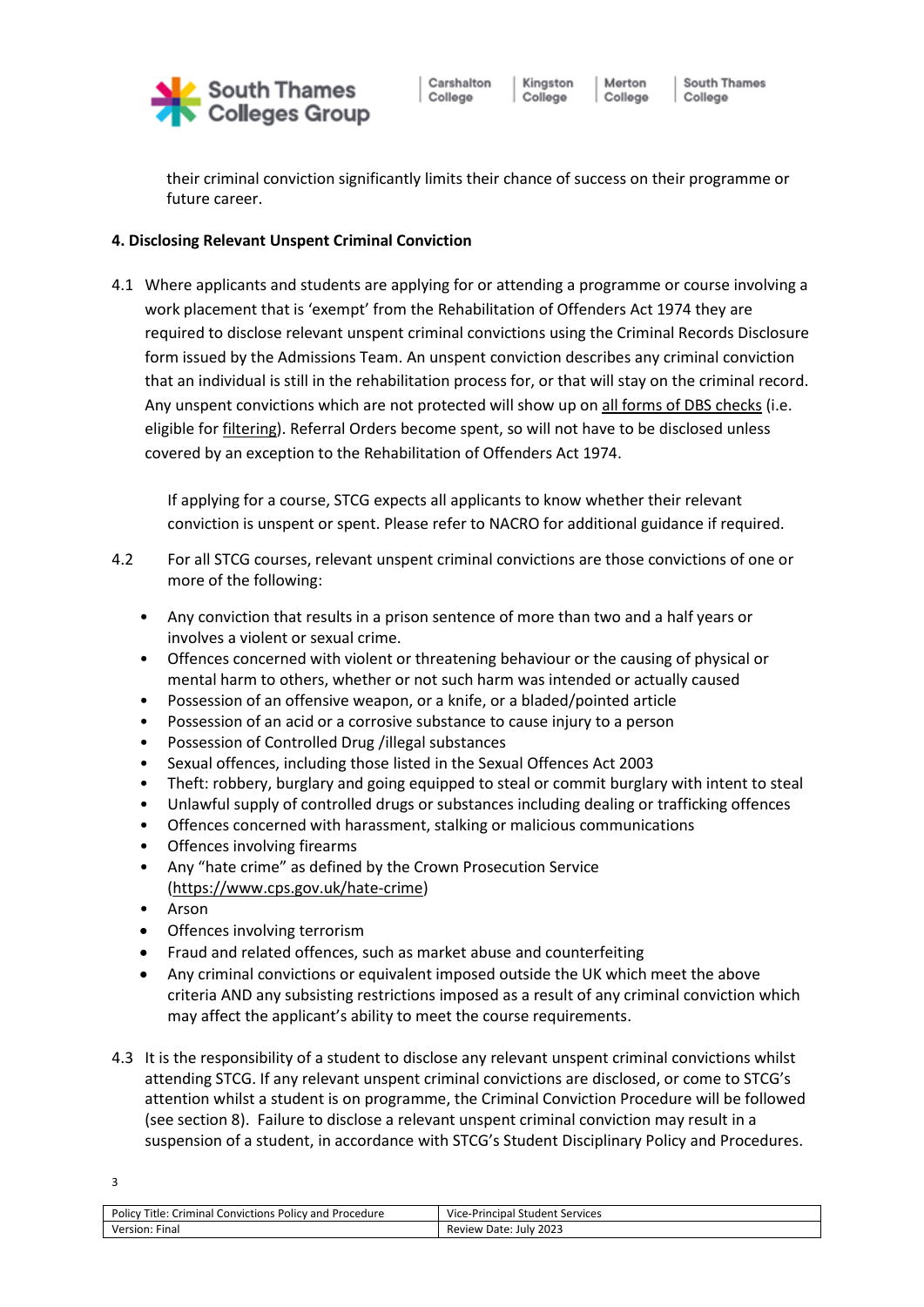

Kingston Merton College College

# **5. Disclosing Spent Criminal Convictions**

5.1 Health and Social Care, Childcare and other child related courses involve a work placement that is 'exempt' from the Rehabilitation of Offenders Act 1974 and require a Criminal Record Check through the Disclosure and Barring Service (formerly the Criminal Records Bureau). The enhanced DBS certificate will disclose details of spent and unspent convictions, cautions, final warnings and reprimands that are not [protected \(i.e. eligible for filtering\)](https://3bx16p38bchl32s0e12di03h-wpengine.netdna-ssl.com/wp-content/uploads/2014/06/practical-guidance-on-dbs-filtering.pdf) as defined by the Rehabilitation of Offenders Act 1974 (Exceptions) Order 1975 (as amended in 2020).

Having a criminal record does not necessarily exclude an applicant from studying or working with children or vulnerable groups in the Health and Social Care or Childcare sector, this will depend on the nature of the crime and the circumstances and background of the offence(s).

Applicants for Health and Social Care, Childcare and other child related courses must declare any relevant unspent and spent convictions using the Criminal Records Disclosure form issued by the Admissions Team. The Criminal Records Disclosure form is used to assess whether the criminal record makes it inappropriate for them to be admitted.

If any relevant criminal convictions are disclosed, or come to STCG's attention whilst a student is on a course with a work placement that is 'exempt' from the Rehabilitation of Offenders Act 1974, the Criminal Conviction Procedure will be followed (see section 8).

If applicants are unsure about how to provide the information requested, support can be provided by contacting Nacro's Criminal Record Support Service on 0300 123 1999 or helpline@nacro.org.uk

**5.2** For other programmes, convictions that are spent or filtered (as defined by the Rehabilitation of Offenders Act 1974) are not considered to be relevant and should not be revealed.

# **6. False Declarations**

6.1 STCG may amend or withdraw the offer of a place at STCG at any time if it determines that an applicant or student has made any misleading, false or fraudulent application or statement to STCG, or has produced falsified documents, regarding any relevant criminal convictions as part of an application.

# **7. Criminal Convictions Procedure**

# **Applicants wishing to enrol on a STCG course**

- 7.1 If a relevant criminal conviction is disclosed (or comes to STCG's attention) during the application or enrolment process, it will only be considered if the applicant has met the stated course entry criteria. If the application is unsuccessful, no further action is taken in connection to the disclosed criminal conviction.
- 7.2 If the applicant discloses a relevant criminal conviction, they will be asked to complete a Criminal Conviction Disclosure Form and will be required to attend a Criminal Conviction Referral Meeting. The application will not be processed until the necessary stages of this procedure have

| Policy<br>Title:<br><b>Criminal Convictions P</b><br>Policy and Procedure - | Vice-Principal Student Services  |
|-----------------------------------------------------------------------------|----------------------------------|
| Version<br>Final                                                            | 2023<br>Review<br>Date:<br>July: |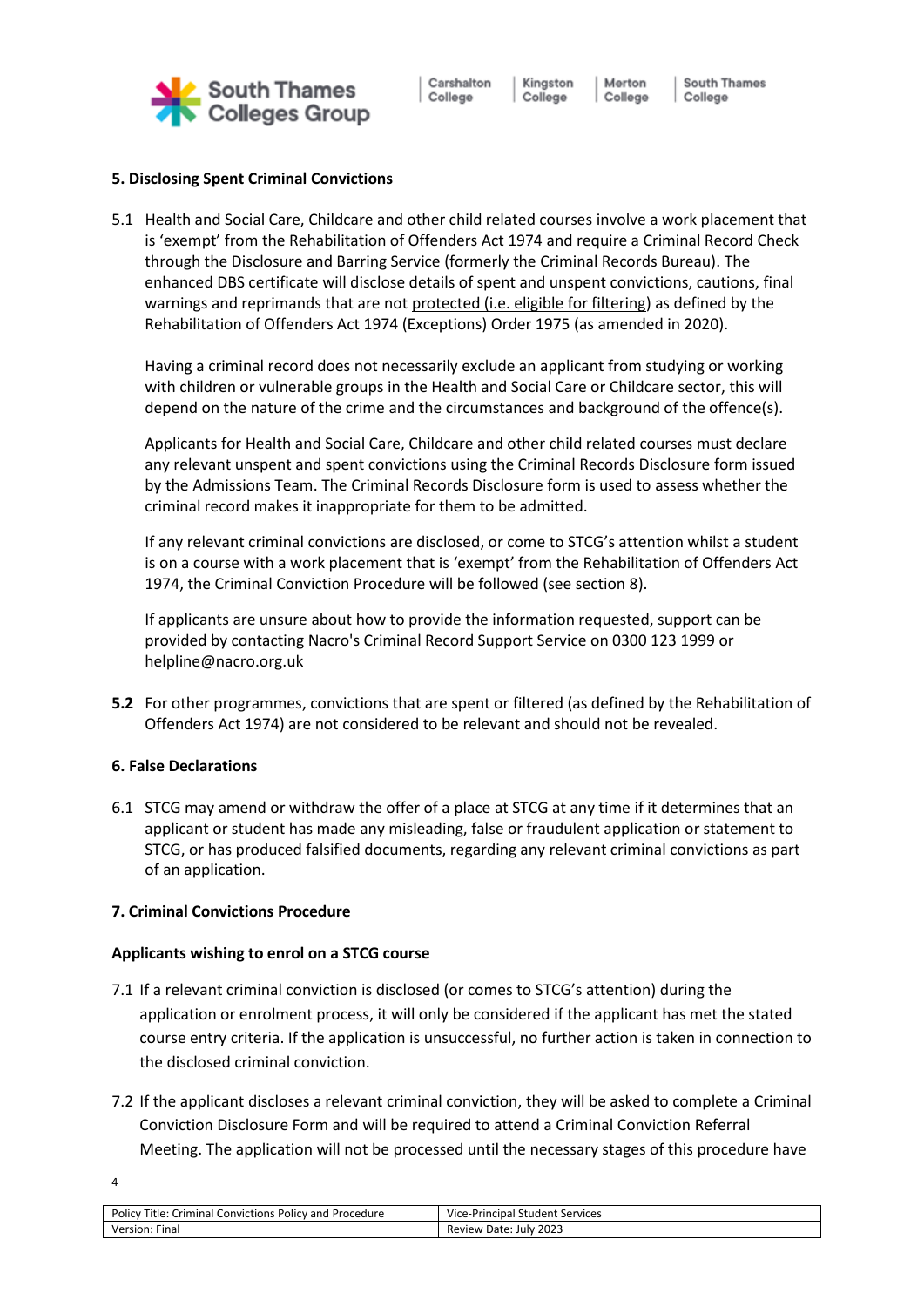

Kingston Merton College

College

been completed as set out below. Failure to provide the required documentation concerning the disclosed conviction will result in a rejection of the application.

## **Students enrolled and attending a STCG course**

7.3 It is the responsibility of a student studying at STCG to disclose any relevant unspent criminal convictions. If a relevant criminal conviction is disclosed (or comes to STCG's attention) the student concerned will be asked to complete a Criminal Conviction Disclosure Form and to attend a Criminal Conviction Referral Meeting.

### **Criminal Conviction Referral Meeting**

- 7.4 A Criminal Conviction Referral Meeting will be held within 10 working days of the receipt of the disclosure and conducted normally by two designated Admissions and/or Student Services staff.
- 7.5 The aim of the Criminal Conviction Referral Meeting is to assess the risk the applicant/student presents to STCG staff and students. The suspected risk will be assessed on an individual basis and take the following factors into consideration:
	- Whether the conviction is relevant to the course / programme applied for
	- Whether the spent or unspent conviction would prevent the completion of the relevant work placement
	- The seriousness of any offence revealed
	- The age of the applicant / student at the time of the offence(s)
	- The length of time since the offence(s) occurred
	- Whether the applicant / student has a pattern of offending behaviour
	- The circumstances surrounding the offence(s), and the explanation(s) offered by the Applicant or Student concerned. Whether the applicant's/student's circumstances have changed since the offending behaviour
	- Evidence submitted of their good character.
- 7.6 The Criminal Conviction Referral Meeting will have one of two outcomes:

### **Outcome 1**

• The applicant is able to enrol, but the enrolment may include conditions connected to it or conditions that must be complied with during attendance of the student while attending an STCG College.

### **Outcome 2**

- The case is deemed sufficient to be considered by the Criminal Conviction Panel for the following reasons:
	- a) The applicant/student is assessed as posing a high and possibly unacceptable level of risk based on the criteria set out in the policy statement
	- b) The relevant criminal conviction is deemed serious, ambiguous or complex
	- c) The criminal conviction would prevent attendance on the mandatory work placement

| Policy<br>Title:<br>Criminal<br>i Convictions '<br>Procedure<br>Policy and | Vice-Principal<br>l Student Services |
|----------------------------------------------------------------------------|--------------------------------------|
| Version: .<br>Fina.                                                        | 2023<br>Date:<br>Review<br>July      |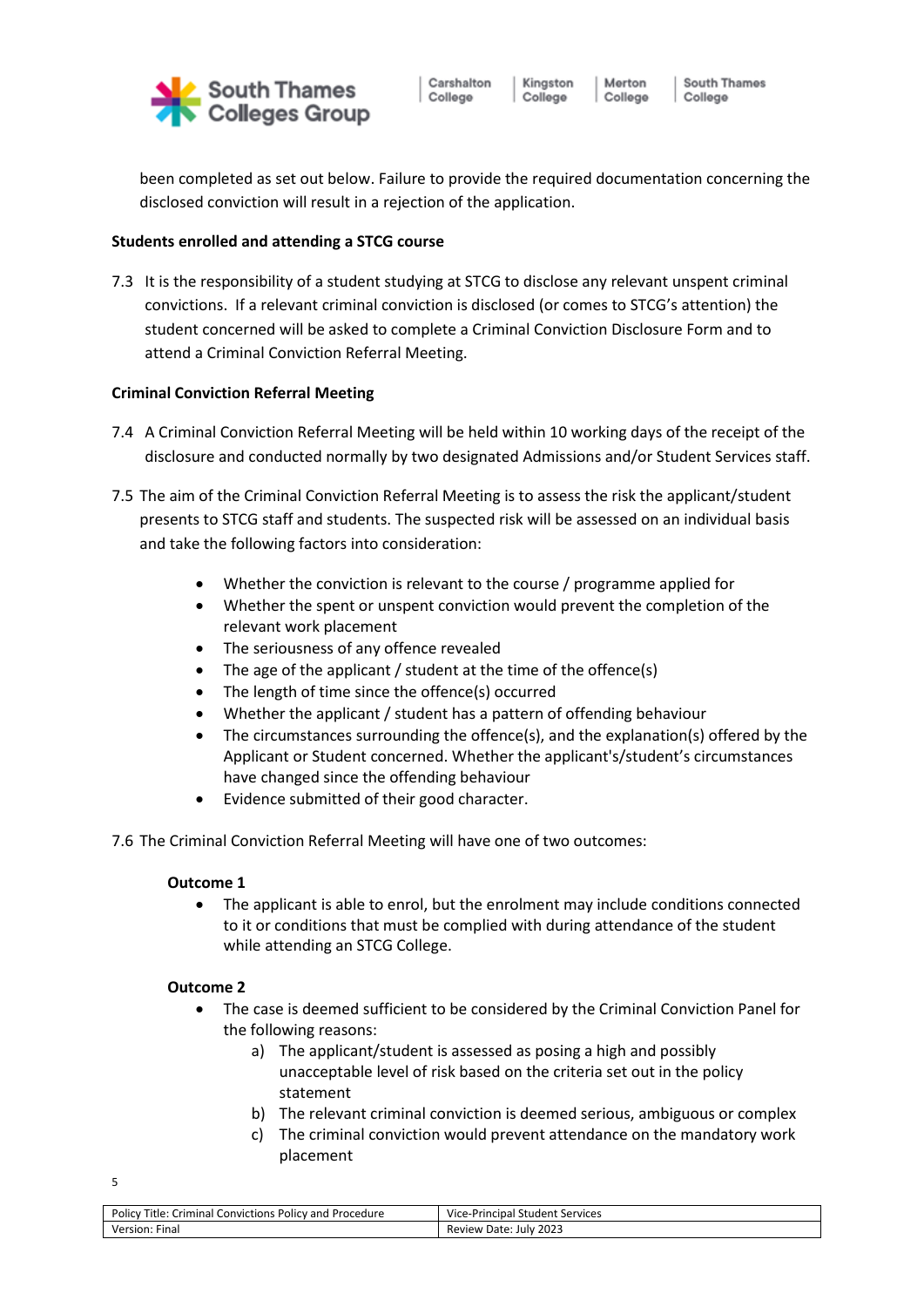

Carshalton College

Merton College

Kingston

College

South Thames College

7.7 The outcome of the Criminal Conviction Referral Meeting will be communicated in writing to the Applicant or Student within 5 working days.

## **8 The Criminal Conviction Panel (the Panel)**

- 8.1 The applicant/student will be notified if a Criminal Conviction Panel will be convened to consider their non-academic suitability for an enrolment or continued attendance at STCG. The Admissions/Student Services staff will make arrangements for the Panel to meet and to receive the original application/disclosure and any additional information provided by the applicant/student.
- 8.2 The Panel will normally comprise of the relevant Head of School, the Vice Principal for Student Services and/or the relevant Head of Student Services and, where appropriate an Admissions Manager/representative.
- 8.3 The purpose of the Panel is to consider whether the applicant/student poses an unacceptable risk to STCG and its staff and students.
- 8.4 The Panel will meet virtually or in person as soon as is practicably possible, normally no later than 14 days, after the information has been received from the Criminal Conviction Referral meeting. The Applicant or Student concerned will be offered the opportunity to make verbal or written representations to the Panel. The Applicant or Student may be accompanied by a friend or fellow student but will not be permitted to be accompanied by a legal representative.
- 8.5 The Panel Meeting will have one of two outcomes:

### **Outcome 1**

• The applicant is permitted to enrol, but the enrolment may include conditions connected to the enrolment or conditions that must be complied with during attendance of the student at an STCG College/site.

### **Outcome 2**

- That the application offer to the Applicant is withdrawn or
- the Student is excluded from STCG.
- 8.6 Failure to meet any conditions as a result of an Outcome 1 decision will be referred to the Student Disciplinary Policy and Procedure
- 8.7 The outcome of the Criminal Conviction Panel will be communicated in writing to the Applicant or Student within 5 working days.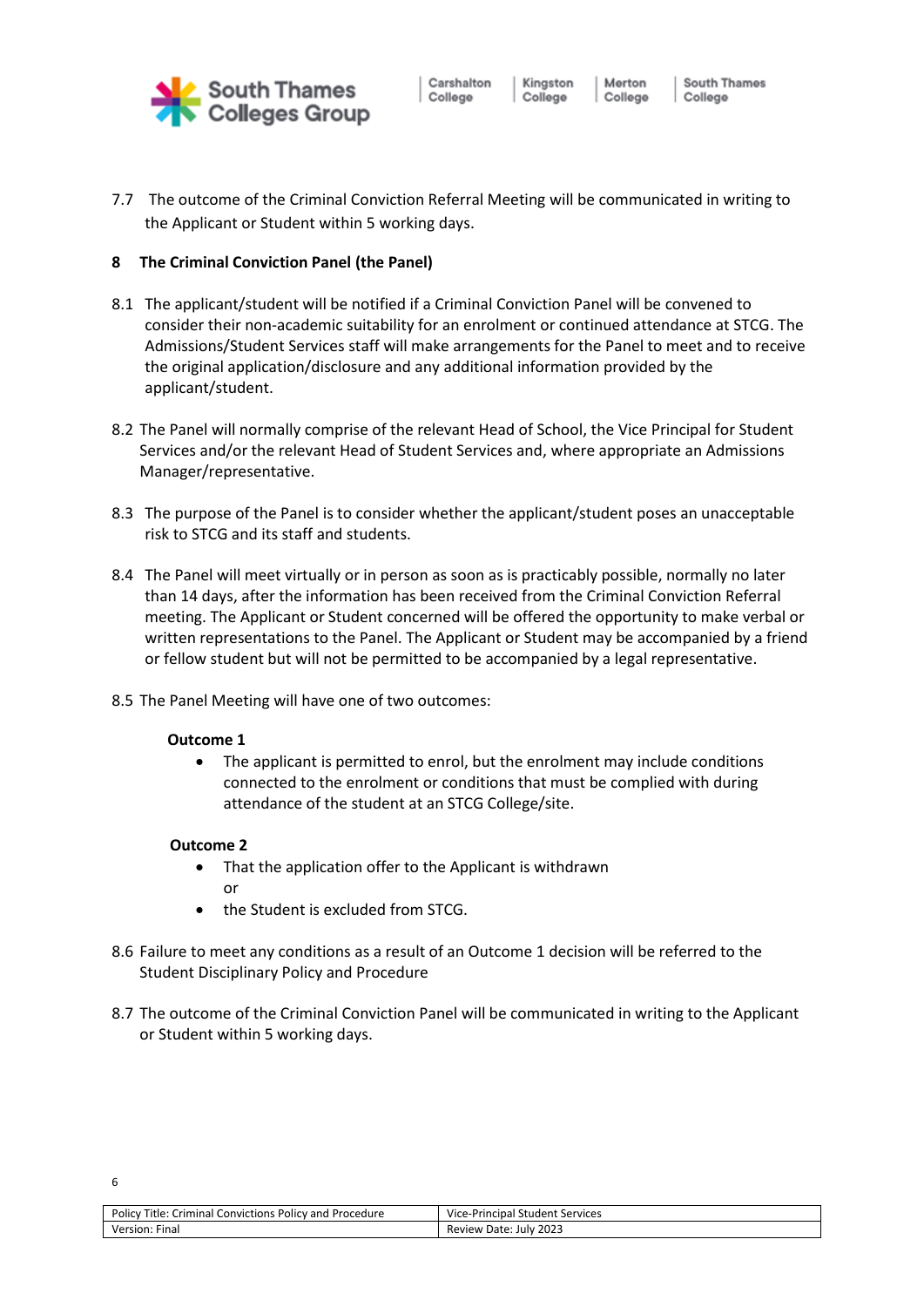

Kingston

College

# **9 Criminal Conviction Appeals Process**

- 9.1 An applicant/student may appeal against a decision of the Criminal Conviction Panel on one or more of the following grounds:
	- Procedural irregularity, where it is alleged STCG did not adhere to its procedures
	- Extenuating circumstances, where there is information that was not considered by the panel which may either alter the decision.
- 9.2 If an applicant/student wishes to appeal against a decision of the Panel, he/she/they must submit a written appeal to the relevant College Principal within 10 working days of receipt of the Panel's decision. Support is available, if required, from the relevant Student Services team.
- 9.3 A College Principal or equivalent will consider the evidence presented at the Criminal Conviction Panel and may request additional information, including information from members of the Criminal Conviction Panel. The College Principal will consider the grounds of the appeal and any accompanying information provided and invite the Applicant or Student to make any further representations. The College Principal will consider the information presented and representations made and determine the appeal. The Principal's decision will be final.

# **10. Privacy Statement**

- 10.1 The information that is provided by the applicant/student will be held and processed in line with the Data Protection Act 2018, GDPR and subsequent legislation.
- 10.2 The information will be used by STCG to assess the suitability for the programme that the applicant/student has applied for or is enrolled on.
- 10.3 STCG may be in to request further information or seek approval to contact external bodies, for example, the Probation Service, Support Workers.
- 10.4 All records relating to criminal convictions will be kept securely by STCG with necessary details of the CCD process logged on the safeguarding system for a period of seven years post enrolment. For those applicants who are not offered a place or enrolled, records will be held securely and permanently deleted after six months.

If you are not sure whether you need to disclose your conviction when applying to STCG, please contact the Admissions or Student Services Team o[r helpline@nacro.org.uk](mailto:resettlement.helpline@nacro.org.uk)

| Title:<br>Policy<br>Criminal<br>l Convictions Policy and Procedure | Vice<br>! Student Services<br>e-Principal: |
|--------------------------------------------------------------------|--------------------------------------------|
| Version.<br>Final                                                  | 2023<br>Date:<br><b>Review</b><br>July     |
|                                                                    |                                            |